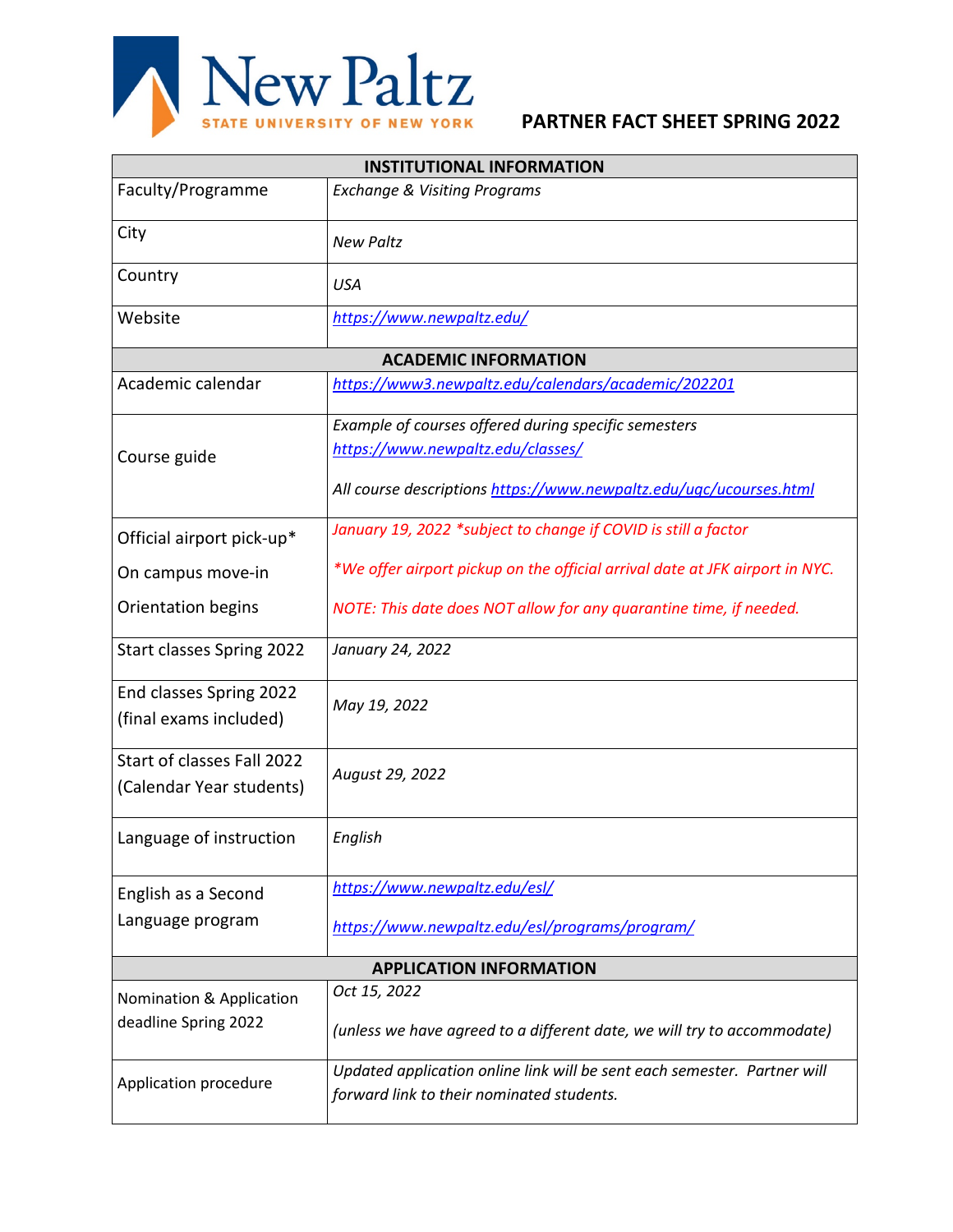| Visa requirements                                        | J-1 Exchange visitor visa is required (unless student has a valid US                                                                        |  |  |
|----------------------------------------------------------|---------------------------------------------------------------------------------------------------------------------------------------------|--|--|
|                                                          | passport).                                                                                                                                  |  |  |
|                                                          |                                                                                                                                             |  |  |
| <b>ADDITIONAL INFORMATION</b>                            |                                                                                                                                             |  |  |
|                                                          | It is strongly recommended that exchange students live-on campus in our                                                                     |  |  |
| Student accommodation                                    | Residence Halls during their time here https://www.newpaltz.edu/reslife/                                                                    |  |  |
|                                                          | The university is not involved with off-campus housing.                                                                                     |  |  |
| Meal plan options                                        | http://newpaltzcas.com/mealplans2.php                                                                                                       |  |  |
|                                                          | <b>TOEFL iBT</b><br>80                                                                                                                      |  |  |
|                                                          | <b>IELTS</b><br>6.5                                                                                                                         |  |  |
| English Proficiency needed                               | PTE Academic<br>58                                                                                                                          |  |  |
| for academic courses -                                   | SAT (Reading and Writing)<br>550                                                                                                            |  |  |
| however you can come and                                 | <b>ACT</b><br>24-36                                                                                                                         |  |  |
| take ESL too!                                            | Duolingo English Test*<br>105                                                                                                               |  |  |
|                                                          | *along with a review of your video and written statement. Go to Duolingo<br>portal to "share" your results with us.                         |  |  |
| <b>Testimonials from former</b><br>exchange and visiting | https://www.youtube.com/watch?v=7impfRkkqpU                                                                                                 |  |  |
| Latest information on                                    | https://www.newpaltz.edu/coronavirus-info/                                                                                                  |  |  |
| COVID-19 and SUNY New<br>Paltz                           | https://sites.newpaltz.edu/news/2021/07/overview-of-fall-2021-covid-19-<br>policies/                                                        |  |  |
| Frequently asked questions<br>regarding COVID-19         | https://www.newpaltz.edu/coronavirus-info/frequently-asked-questions/                                                                       |  |  |
| Campus tour video                                        | https://www.youvisit.com/tour/newpaltz/80081?pl=v&m_prompt=1                                                                                |  |  |
| <b>Grades used at New Paltz</b>                          | https://www.newpaltz.edu/registrar/grades.html                                                                                              |  |  |
| Campus map                                               | https://www.newpaltz.edu/map/                                                                                                               |  |  |
| College fees                                             | https://www.newpaltz.edu/registrar/grades.html<br>(exchange students do not pay tuition, but will pay other fees, room,<br>meal plan, etc.) |  |  |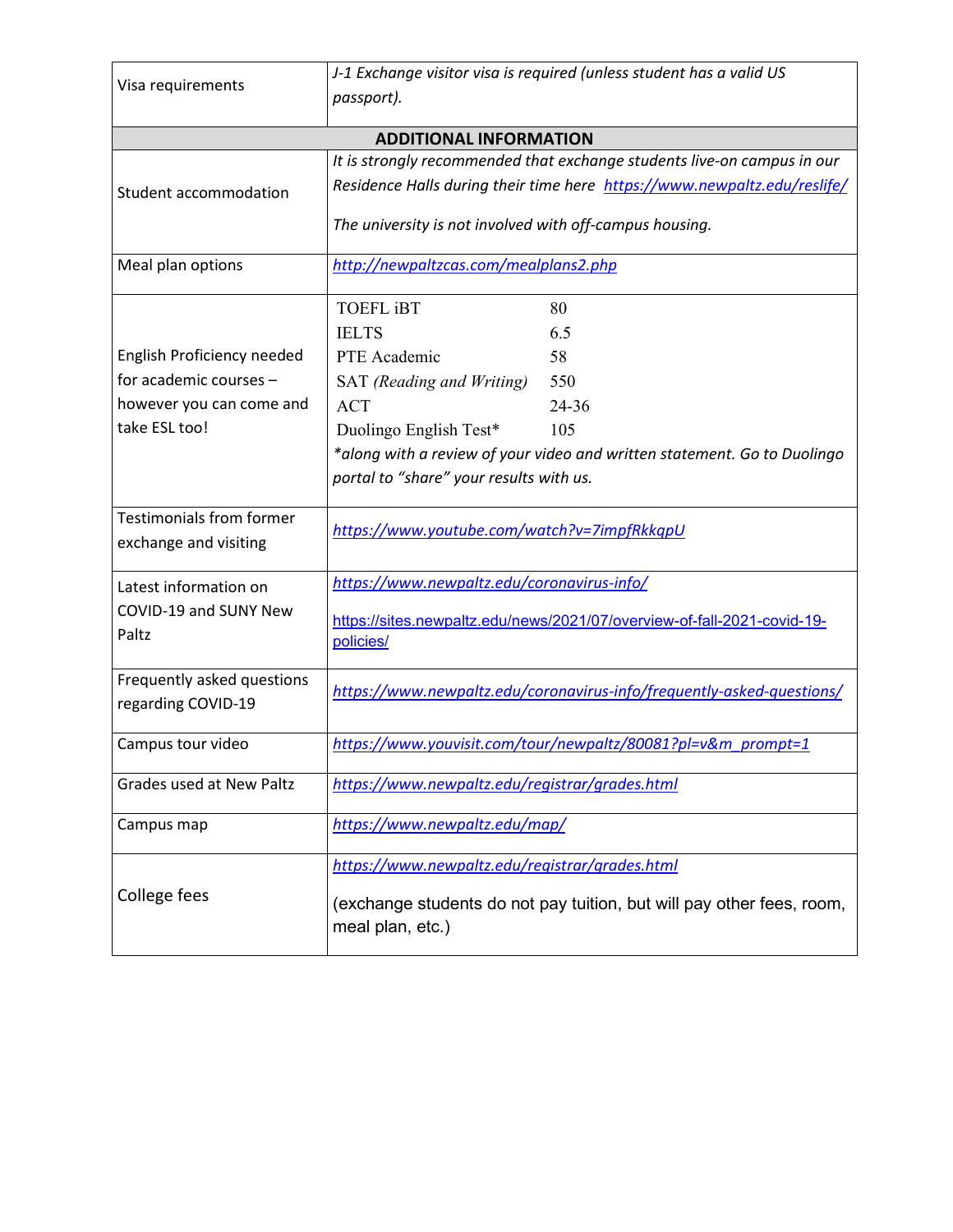|                          | <b>ESTIMATED FEES FOR Spring 2022</b>                 |
|--------------------------|-------------------------------------------------------|
|                          | Estimated Exchange student costs:<br>(tuition waived) |
| Tuition                  | \$9,000                                               |
| <b>Activity Fee</b>      | \$110                                                 |
| <b>Athletic Fee</b>      | \$180                                                 |
| <b>Technology Fee</b>    | \$230                                                 |
| <b>Program Sponsor</b>   |                                                       |
| <b>funds (SUNY New</b>   |                                                       |
| Paltz):                  | \$9,520                                               |
| Food Service             | \$2,540                                               |
| Room Rent                | \$5,030                                               |
| College Fee              | \$30                                                  |
| <b>Health Center Fee</b> | \$170                                                 |
| Health Insurance         | \$1,140                                               |
| *Books                   | \$530                                                 |
| *Personal Expenses       | \$1,690                                               |
| *Orientation Fee         | \$150                                                 |
|                          | Personal funds: \$11,280                              |
|                          | Total: \$20,800                                       |